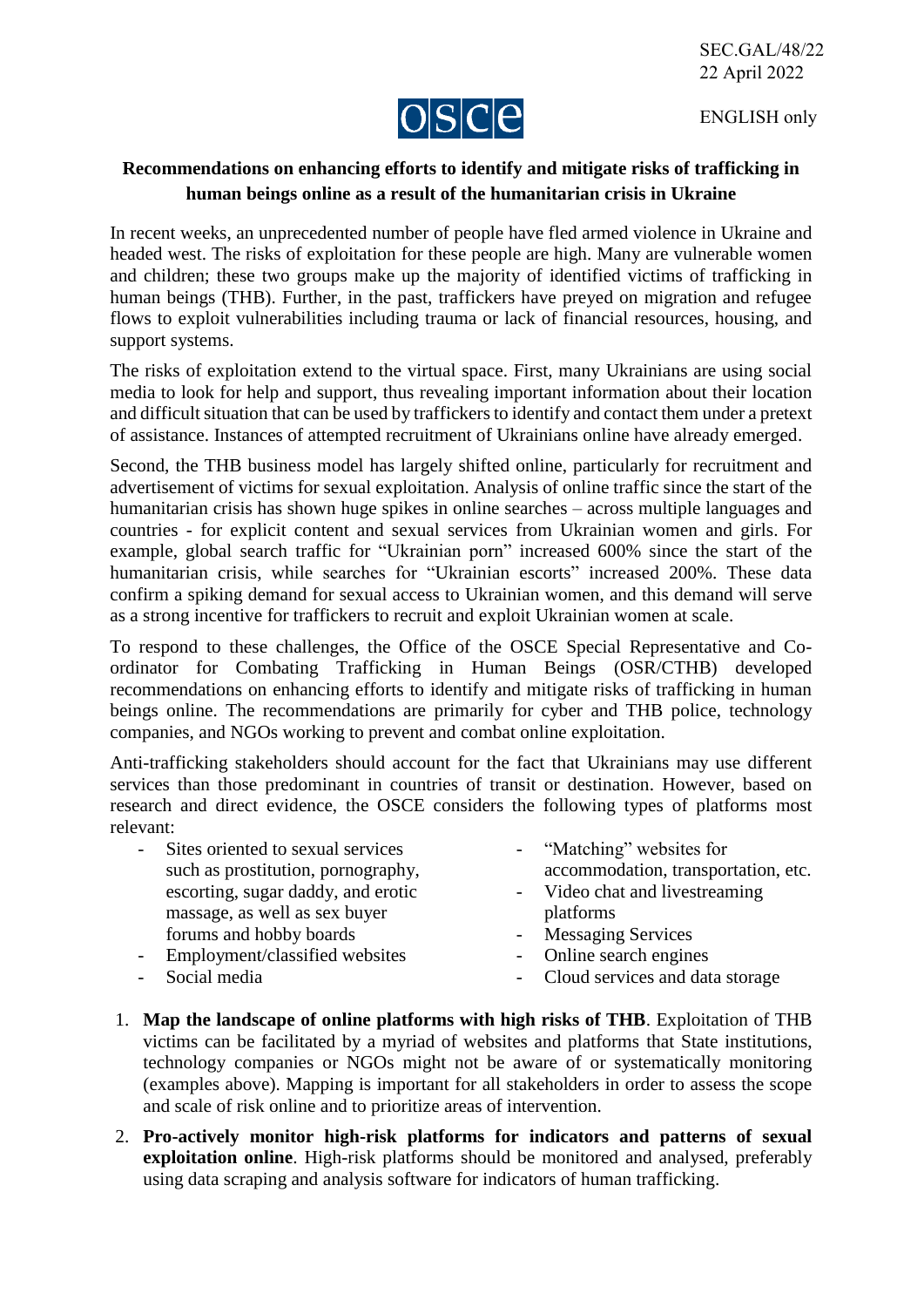- a. Monitoring should examine *larger scale trends* in the marketplace such as increases in advertisements for Ukrainian, east European/Slavic or "new" persons selling sex; increases of content related to Ukrainian/Eastern European/Slavic women on pornographic websites; and increases in online searches for Ukrainian pornography or escorts, and Ukrainian women or girls for sex/marriage/dates.
- b. Monitors should also pay attention to *individual indicators* of potential exploitation such as grooming or recruiting behaviour on social media, or suspicious indicators on sexual service sites including inconsistent aliases or ages, frequent or restricted movement, third-party control, etc.
- c. *Sex buyers forums* should be monitored by law enforcement (THB and/or cyber police) and NGOs in order to identify trends related to sexual exploitation of Ukrainian women, girls, men and boys. Monitoring such forums has proven to be an effective tool for identifying trends in marketplaces as well as potentially exploitative situations.
- 3. **Pro-active monitoring of indicators and patterns in job offers targeting Ukrainian citizens**. Traffickers may try to recruit victims with attractive job offers advertised online, particularly in light of financial hardships Ukrainian citizens are facing. Law enforcement, NGOs, and online employment advertising platforms must monitor their services for suspicious ads (such as low skill-high pay offers) that could serve as a cover to recruit vulnerable Ukrainians for exploitation. High-risk sectors include domestic work, caregiving services, agriculture, tourism, cleaning services, and construction.
- 4. **Establish highly visible reporting mechanisms** on online platforms to allow the public, including victims, to flag and report illicit and illegal content related to various forms of exploitation online, including of women and girls, men and boys from Ukraine. The reporting mechanism should specifically include options to flag for sexual exploitation or human trafficking to ensure targeted reporting and responses. Prohibited content must be removed expeditiously and referred to law enforcement or relevant NGOs as appropriate.
- 5. **Implement digital awareness-raising campaigns** targeting people from Ukraine seeking refuge about the risks of different forms of trafficking in human beings. Many online platforms and mobile applications have mechanisms to identify target audiences, such as geolocation of users in combination with language settings; these mechanisms can be used to provide advice and guidance to Ukrainians seeking refuge on how to avoid being exploitation or access assistance. The campaigns should be age and gender sensitive.
- 6. **Disable search results or search ads related to terms potentially linked to exploitation of Ukrainians, and instead serve awareness-raising ads**. A common method to look for explicit content or sexual services – including, as demonstrated by the data above, from Ukrainian women, girls, men and boys – is the use of search engines. In light of high risks of THB for sexual exploitation, technology companies providing search services should disable search results or search ads potentially related to exploitation of Ukrainians. Instead, companies – or NGOs – can use platforms to serve ads discouraging risky or exploitative behaviour involving Ukrainians, in line with Recommendation #5. Given the wide distribution across languages of spikes in online searches for Ukrainians, action should be taken in a number of languages.
- 7. **Online platforms should proactively enable default safety and privacy settings for minors** to reduce the ease of online grooming and exploitation (e.g. turn geotagging off; set posts to the highest level of privacy; not allow strangers to direct message minors, etc.)